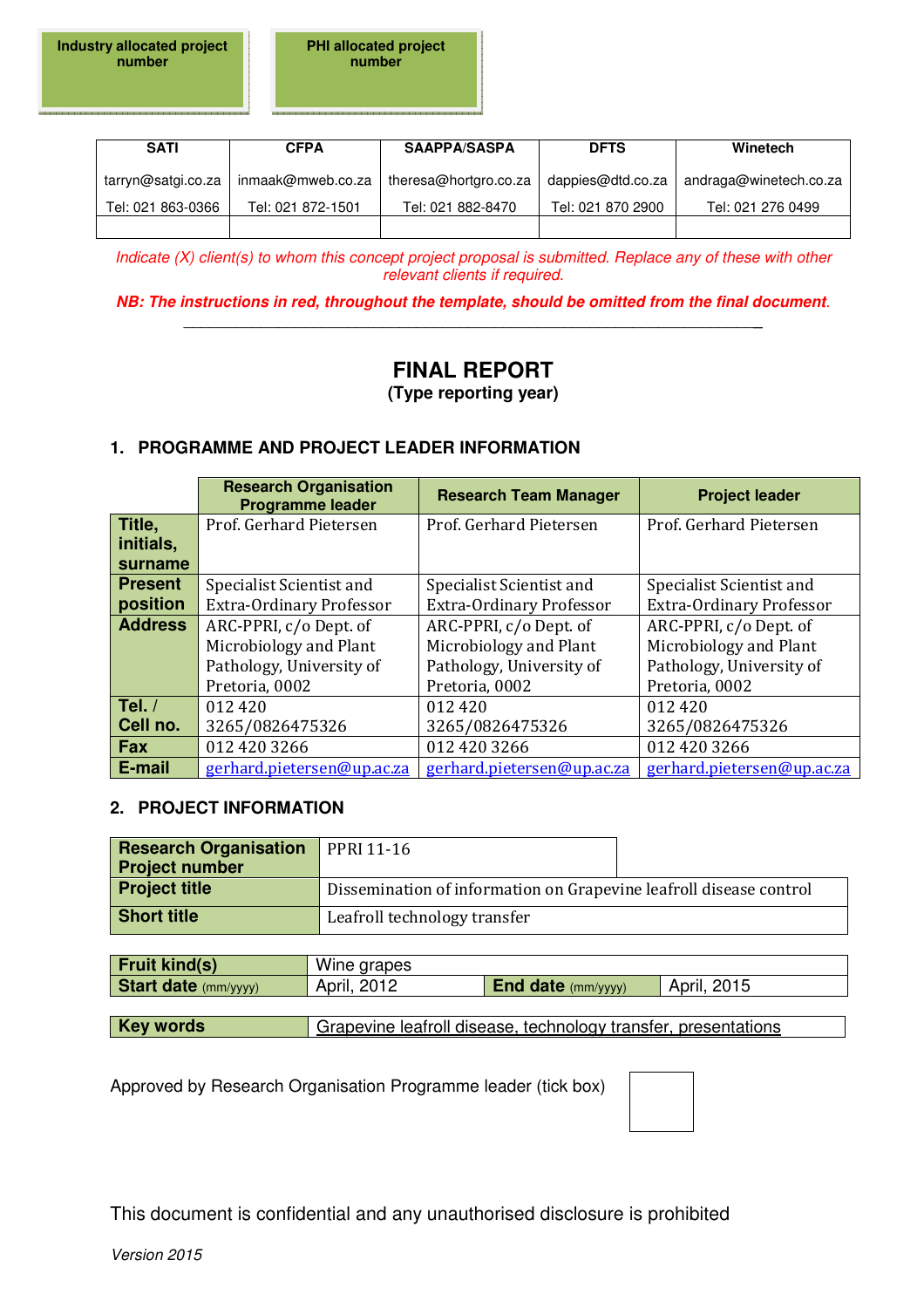#### **3. EXECUTIVE SUMMARY**

.

This must report on the **ENTIRE** project. Address the objectives and milestones of the project as well as the impact of the study on the industry.

#### **4. PROBLEM IDENTIFICATION AND OBJECTIVES**

Research data which addresses an industry problem is of limited use if it is not disseminated to producers, where the information needs to be applied. In this project our objective is to introduce, to a wide audience of producers, consultants, viticulturists, estate owners and policy makers, new information on the field of grapevine leafroll disease, focussing primarily on control.

#### **5. WORKPLAN (MATERIALS AND METHODS)**

The following aspects will addressed:

1. One popular article will be prepared annually for Winelands on an aspect of grapevine leafroll disease control.

2. Three oral presentations will be presented annually on aspects of grapevine leafroll epidemiology and control at farmer days, Vinpro road shows, producer study groups or industry workshops.

3. Information sheets on aspects of leafroll will be updated, if needed (new information available) or once during the course of this project.

4. Viticulturalists, estate owners and managers will be consulted on a regular basis on aspects of grapevine leafroll control on their estates. Help to analyse their leafroll situation and provide input on control strategies.

5. International research on grapevine leafroll will constantly be assessed through study of scientific literature on an ongoing basis, and determine what can be applied, or requires investigation locally.

6. One international specialist conference on Viruses of Grapevines, including grapevine leafroll scheduled for the first year (2012) of this project will be attended.

7. Any information gleaned from collaboration on leafroll control strategies being conducted in New Zealand will be adopt for local use.

8. Meetings of specialist committees involved in research or application of grapevine leafroll controls (eg. Vine Improvement Association) will be attended annually.

9. Winetech funded studies done thus far on leafroll will be published.

#### **6. RESULTS AND DISCUSSION**

This document is confidential and any unauthorised disclosure is prohibited Technology transfer of leafroll control achieved in this truncated, 3-year project by; 1) preparing one popular article, and having interviews for a further four popular articles on this topic, 2)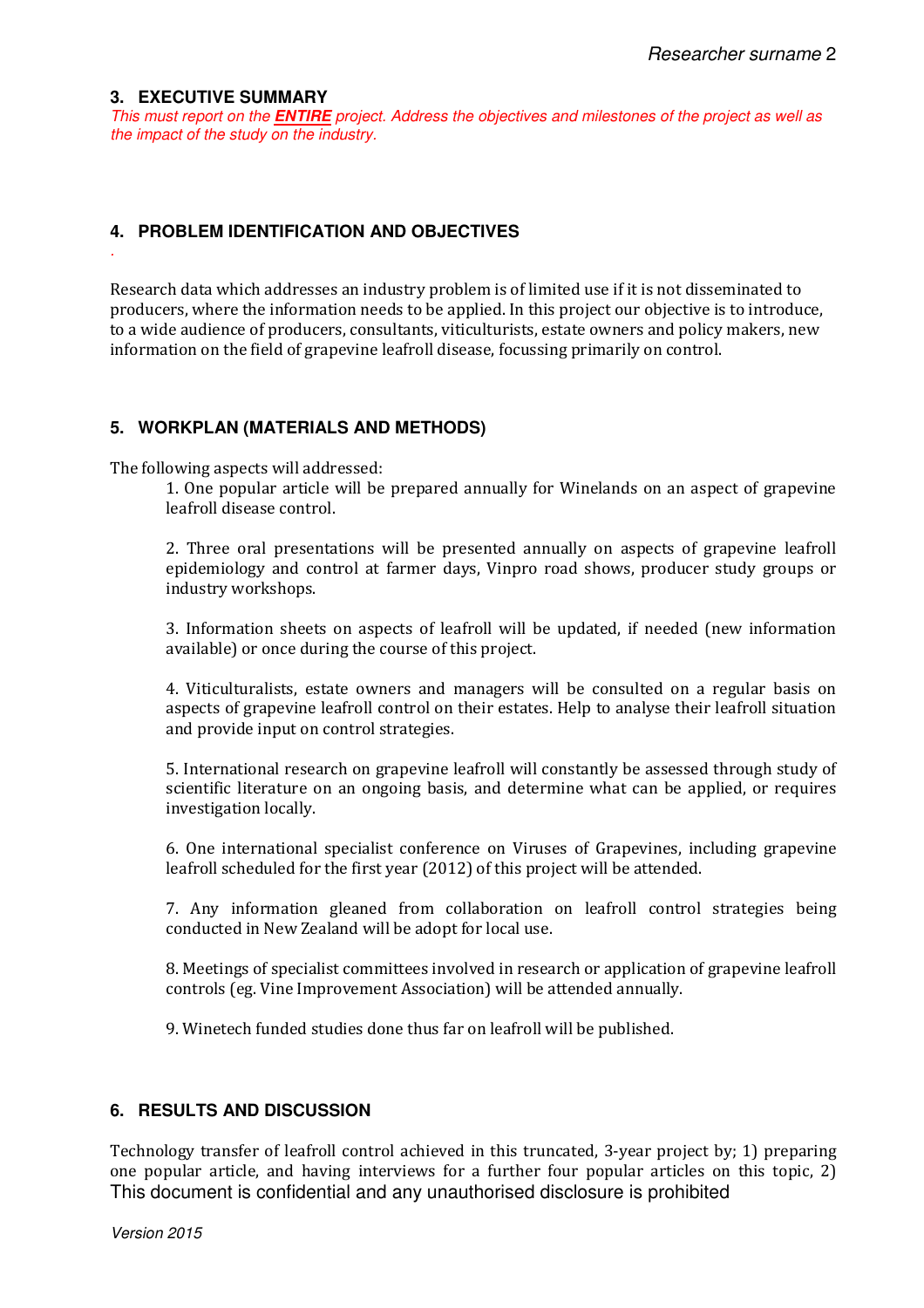present 17 oral presentations on aspects of leafroll control to producers, related industries and consultants, 3) Consult widely when requested for assistance in setting up leafroll control strategies on estates, 4) Attend two international conferences and give presentations on leafroll control, 5) stay abreast with literature on leafroll control, 6) publish three articles on aspects of leafroll control, and 7) write 12 brochures on aspects of leafroll control for popular consumption.

# **7. COMPLETE THE FOLLOWING TABLE**

| Milestone | ⊺arget<br>Date | $\overline{\phantom{0}}$<br>Extension<br>Date | Date<br>completed | Achievement |
|-----------|----------------|-----------------------------------------------|-------------------|-------------|
|-----------|----------------|-----------------------------------------------|-------------------|-------------|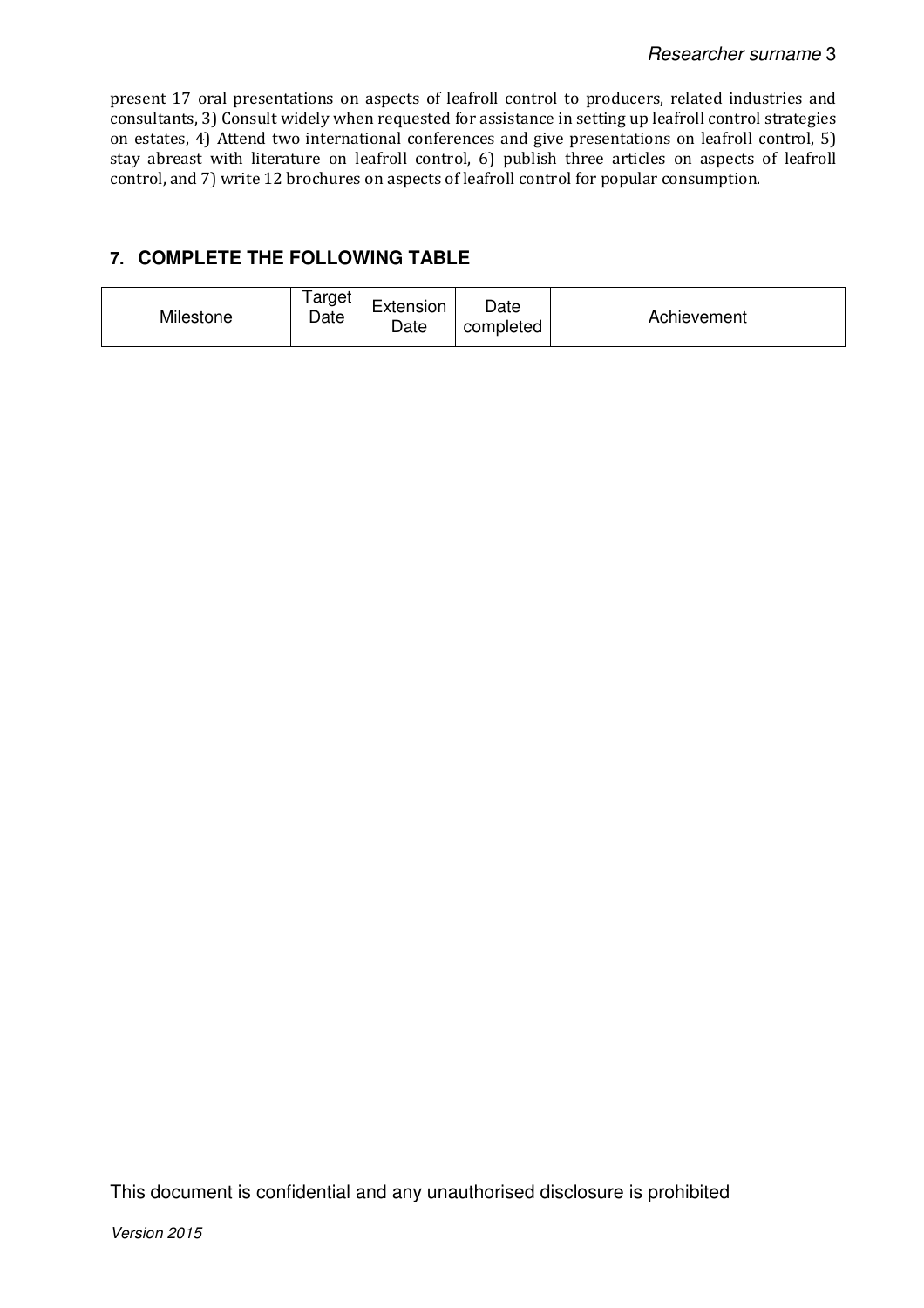| One popular<br>1.<br>article annually     | PIETERSEN, G., SPREETH, N.,<br>OOSTHUIZEN, T., VAN RENSBURG, A,<br>VAN RENSBURG, M., TOOTH, D<br>LOTTERING, D., AND ROSSOUW, N.<br>2012. Towards eradication of<br>grapevine leafroll disease on<br>Vergelegen, 2002 - 2011. Wynboer<br>Technical Yearbook 2012. Page 85-86                                                                                                                                           |
|-------------------------------------------|-----------------------------------------------------------------------------------------------------------------------------------------------------------------------------------------------------------------------------------------------------------------------------------------------------------------------------------------------------------------------------------------------------------------------|
|                                           | Conduct interviews for various<br>popular articles on leafroll control, 2<br>written by Edo Heyn, one for "Tong"<br>magazine, Netherlands, one in New<br>Zealand, One at University of Pretoria<br>Website, one for Farmers Weekly.                                                                                                                                                                                   |
| 3 oral<br>2.<br>presentations<br>annually | 2012<br>PIETERSEN, G., 2012 Continued<br>Research on grapevine leafroll<br>disease. Winetech Virus day<br>presentation. 29 May, 2012<br>Stellenbosch                                                                                                                                                                                                                                                                  |
|                                           | PIETERSEN, G. Spread and control of<br>Grapevine leafroll disease in South<br>Africa<br>Caymus Winery, Napa Valley, Ca., 13<br>October, 2012 to c.20 Viticulturalists.                                                                                                                                                                                                                                                |
|                                           | PIETERSEN, G., 2012. Early<br>intervention to minimize the impact<br>of leafroll virus. Romeo Bragato<br>Conference, 2012. Blenheim, New<br>Zealand, 23-25 August, 2012.                                                                                                                                                                                                                                              |
|                                           | PIETERSEN, G., 2012. Grapevine<br>leafroll disease control: The South<br>African experience.<br>Romeo Bragato Conference, 2012.<br>Blenheim, New Zealand, 23-25<br>August, 2012.                                                                                                                                                                                                                                      |
|                                           | PIETERSEN, G. AND WALSH, H.A.,<br>2012. Development of a LAMP<br>technique for the control of grapevine<br>leafroll associated virus type 3<br>(GLRaV-3) in infected white cultivar<br>vines by roguing. Proceedings of the<br>17th Congress of the International<br>Council for the study of Virus and<br>Virus-like diseases of the Grapevine<br>(ICVG), Davis, California, 8th to 11th<br>October, 2012, pg 50-51. |
|                                           | 2013<br>PIETERSEN, G., JOOSTE, E.,                                                                                                                                                                                                                                                                                                                                                                                    |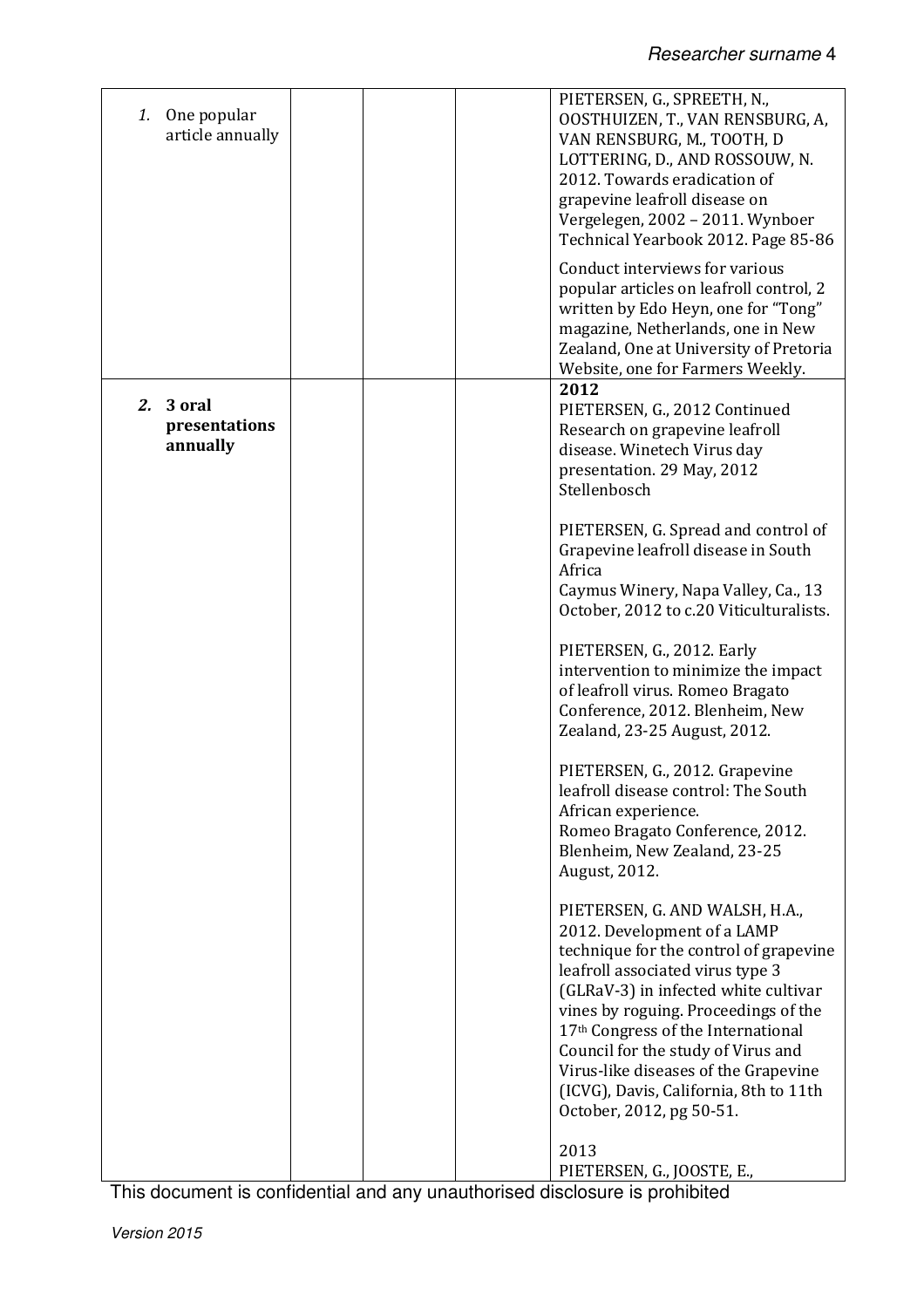|  | WAYLAND, J. 2013. Development of a<br>wide-spectrum, grapevine virus<br>detection method for use in the South<br>African wine grape certification<br>Scheme. Winetech Virus day<br>presentation (SASEV 15/11/2013).                                                                                                                                                                            |
|--|------------------------------------------------------------------------------------------------------------------------------------------------------------------------------------------------------------------------------------------------------------------------------------------------------------------------------------------------------------------------------------------------|
|  | PIETERSEN, G. 2013. Leafroll control, a<br>reality. 35th South African Society for<br><b>Enology and Viticulture International</b><br>Conference. Somerset West, South Afrid<br>13 - 15 November 2013                                                                                                                                                                                          |
|  | PIETERSEN, G. 2013. 10 year<br>synthesis of research on spread and<br>control of grapevine leafroll disease<br>in South Africa. 4 Vinpro Lectures<br>(14, 15, 16, 17/04/2013)                                                                                                                                                                                                                  |
|  | PIETERSEN, G. 2013. Leafroll control,<br>a reality. Presentation to Accolade<br>Producers (23/8/2013), Laborie,<br>Paarl                                                                                                                                                                                                                                                                       |
|  | WALSH, H.A., AND PIETERSEN, G.,<br>2013. Development of a Loop-<br>mediated amplification (LAMP)<br>detection system for Grapevine<br>leafroll associated virus type 3 to<br>contribute to the control of Grapevine<br>Leafroll disease in white cultivars in<br>South Africa. South African Society for<br>Microbiology 2013 Conference. 24-27<br>November, 2013, Bela-Bela, South<br>Africa. |
|  | 2014<br>PIETERSEN, G. 2014. 10 year<br>synthesis of research on spread and<br>control of grapevine leafroll disease<br>in South Africa. Presentation to table<br>grape producers, Windmeul, South<br>Africa 24 April, 2014.                                                                                                                                                                    |
|  | PIETERSEN, G. 2014. Leafroll Control,<br>Vergelegen 2014. Presentation to<br>Vergelegen personnel and neighbours<br>25 August, 2014, Vergelegen.                                                                                                                                                                                                                                               |
|  | PIETERSEN, G. 2014. Rolblaar, Hoe<br>gaan ons herbesmetting van jong<br>bloke keer: Stap-vir-stap beheer.<br>Vinpro presentation 26 August, 2014<br>and 3 September, 2014.                                                                                                                                                                                                                     |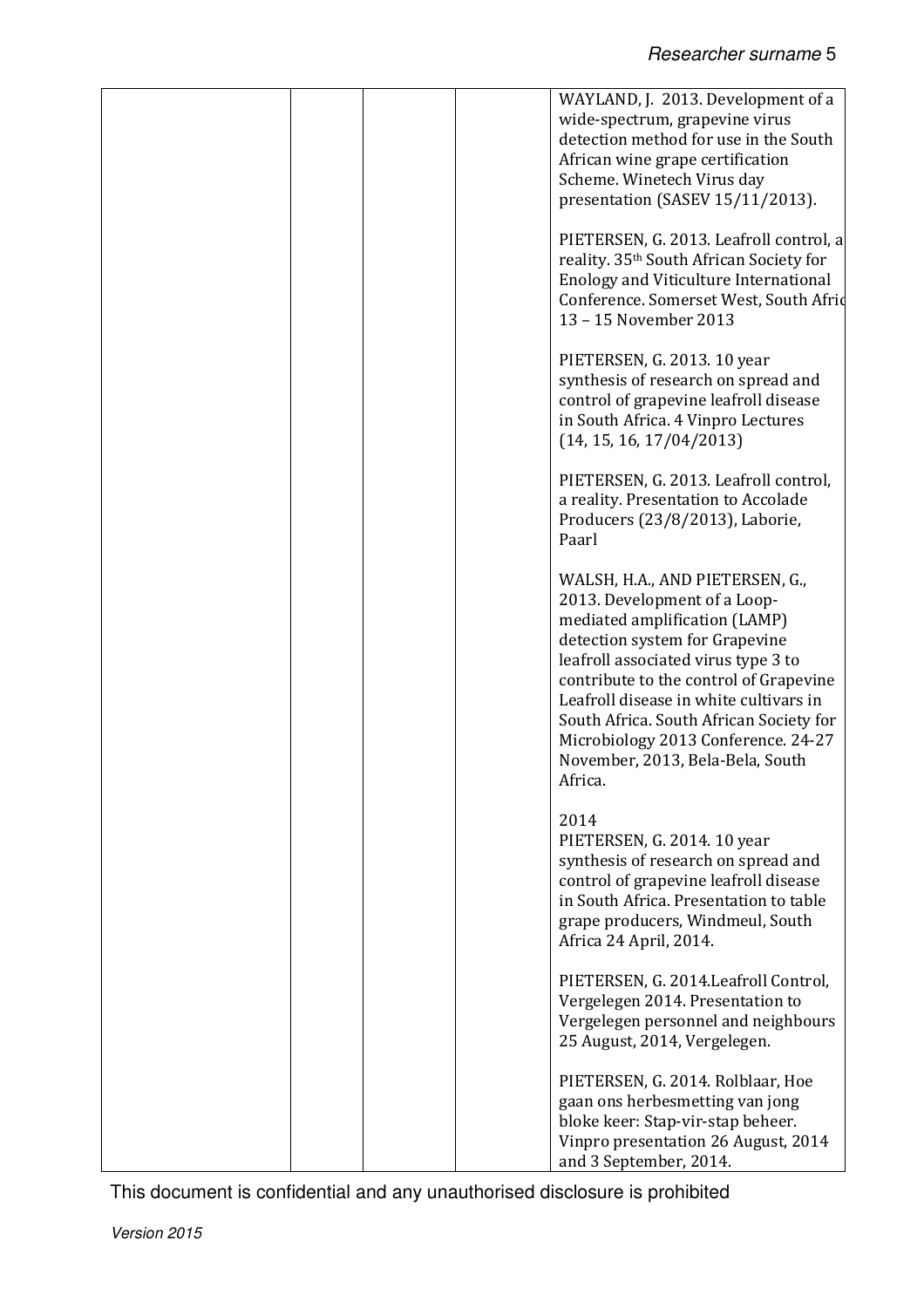|  |  | PIETERSEN, G. 2014. Grapevine<br>leafroll Control, Vergelegen 2014.<br><b>Presentation to New Zealand Virus</b><br>Elimination Program members,<br>Havelock North, New Zealand 17<br>September, 2014.                                                 |
|--|--|-------------------------------------------------------------------------------------------------------------------------------------------------------------------------------------------------------------------------------------------------------|
|  |  | PIETERSEN, G., JOOSTE, E., and<br>WAYLAND, 2014. Development of a<br>wide-spectrum, grapevine virus<br>detection method for use in the South<br>African wine grape certification<br>Scheme, 2014. Winetech Virus day<br>presentation 3 October, 2014. |
|  |  | PIETERSEN, G., and HARRIS, M., 2014.<br>Detection of grapevine leafroll<br>associated viruses on Vitis rootstocks.<br>Winetech Virus day presentation 3<br>October, 2014.                                                                             |
|  |  | PIETERSEN, G., 2014 Rolblaar Virus<br>en Shiraz siekte by wingerd.: Impak<br>op opbrengs en kwaliteit van<br>droogdruif cultivars asook beheer<br>maatreels. Upington, 25 November,<br>2014.                                                          |
|  |  |                                                                                                                                                                                                                                                       |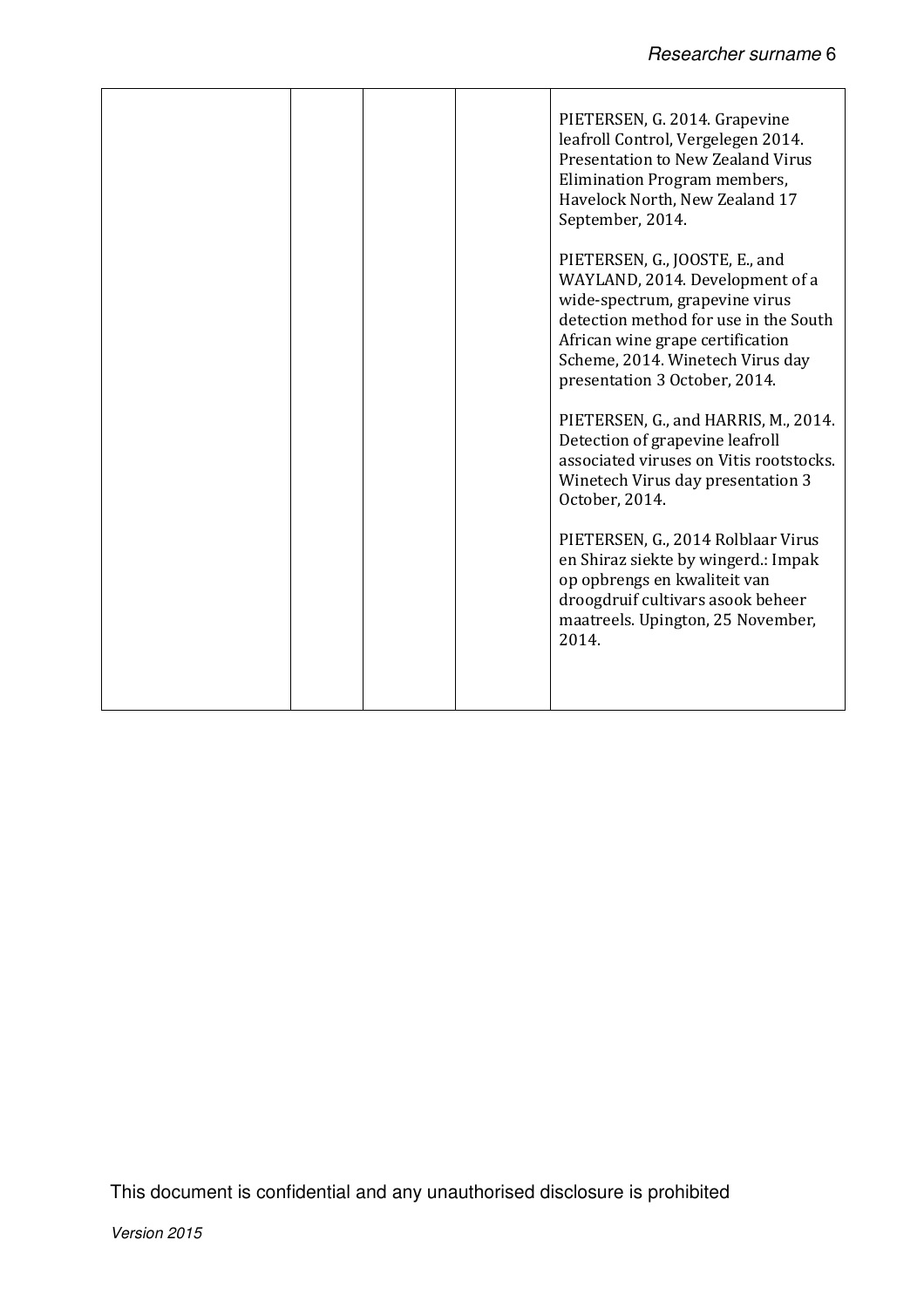| Consult with<br>3.<br>viticulturalists,<br>estate owners<br>and managers | <b>Consultation:</b><br>2012<br>Vergelegen May 2012;<br>Simonsig May 2012;<br>Lombardi June 2012<br>Benchem, June 2012.<br>Caymus Winery, Napa Valley, Ca., 13<br>October, 2012.<br>2013<br>Vergelegen May 2013;<br>Simonsig May 2013;<br>Springfield May, 2013,<br>Anwilka, May, 2013<br>Klein Constantia May 2013.<br>Field various phone calls, give advice<br>and guidance<br>2014   |
|--------------------------------------------------------------------------|------------------------------------------------------------------------------------------------------------------------------------------------------------------------------------------------------------------------------------------------------------------------------------------------------------------------------------------------------------------------------------------|
| Stay abreast of<br>4.<br>international<br>research on LR                 | Read literature Read latest relevant<br>publications.<br>Review manuscripts on leafroll<br>control (Aust. J of Grape and Wine<br>Research).<br>Exam one PhD thesis on GLRaV-3<br>Read latest relevant publications.<br>Supervise and direct one PhD thesis<br>on mealybugs and GLRaV-3 control<br>(V. Bell)                                                                              |
| 5.<br>Attend<br>international<br>specialist<br>conference                | Attend Romeo Bragato Conference,<br>Blenheim, New Zealand. 23-25<br><b>August, 2012</b><br>Attend 17th Congress of the<br>International Council for the study of<br>Virus and Virus-like diseases of the<br>Grapevine (ICVG), Davis, California,<br>8th to 11th October, 2012                                                                                                            |
| Adopt for local<br>6.<br>use<br>collaborative<br>work in New<br>Zealand  | Supervise completed PhD study on<br>mealybug survival, dispersal and<br>leafroll transmission in the root zone,<br>with a number of facts pertinent to SA<br>industry becoming apparent. Conduct<br>Proof of concept study in New<br>Zealand on using red indicator cane<br>grafted on white cultivars for LR<br>detection. Shown to work well for<br>leafroll detection in New Zealand. |
| 7.<br>Serve on<br>specialist                                             | 2012<br>Meeting of Winetech Project<br>committee Biotechnology; Plant                                                                                                                                                                                                                                                                                                                    |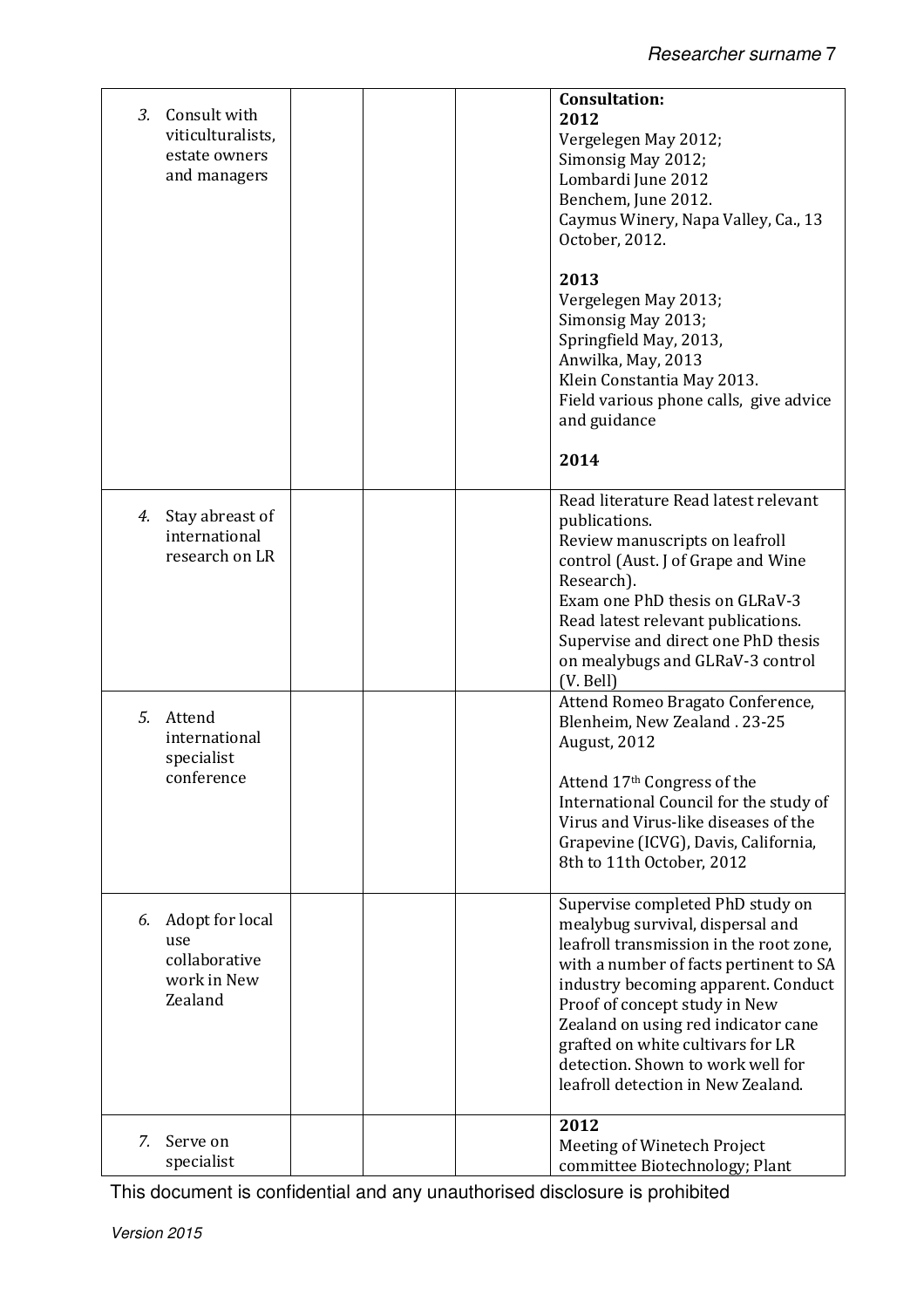| committees                                      | <b>Improvement Program Meeting of</b><br>VIA technical committee.<br>Meeting of Winetech Project<br>committee Biotechnology; Plant<br>Improvement Program 15 and 17<br>May, 2012.<br>Provide comments for above two<br>subcommittee meetings September,<br>2012.<br>Meeting of VIA technical committee.<br>26 July, 2012; 7 September, 2012 and 1<br>Nov., 2012 |
|-------------------------------------------------|-----------------------------------------------------------------------------------------------------------------------------------------------------------------------------------------------------------------------------------------------------------------------------------------------------------------------------------------------------------------|
|                                                 | 2013<br>Meeting of Winetech Project<br>committee Biotechnology; Plant<br>Improvement Program, Stellenbosch,<br>15 May, 2013 and 28 August, 2013.<br>Unable to attend any meetings of VIA<br>technical committee or phytosanitary<br>requirements committee, with<br>apologies                                                                                   |
|                                                 | 2014<br>Meeting of Winetech Project<br>committee Biotechnology; Plant<br>Improvement Program, Stellenbosch,<br>20 May, 2014 and 11 September, 2014.                                                                                                                                                                                                             |
|                                                 | Meeting with Winetech re Leafroll<br>technology transfer. Paarl, 24th July,<br>2014.                                                                                                                                                                                                                                                                            |
|                                                 | Institute for Grape and Wine Science<br>meeting, Paarl, 26 August, 2014.<br>Leafroll technology transfer                                                                                                                                                                                                                                                        |
|                                                 | VIA technical committee meeting 24<br>July, 2014. Contribute with written<br>submission to meeting of 31 January,<br>2014                                                                                                                                                                                                                                       |
|                                                 |                                                                                                                                                                                                                                                                                                                                                                 |
| Publish all<br>8.<br>Winetech<br>funded studies | PIETERSEN, G., SPREETH, N.,<br>OOSTHUIZEN, T., VAN RENSBURG, A,<br>VAN RENSBURG, M., LOTTERING, D.,<br>ROSSOUW, N., AND TOOTH, D., 2013.<br>A case study of control of Grapevine<br>Leafroll Disease spread at a<br>commercial Wine Estate in South<br>Africa. American Journal of Enology<br>and Viticulture. 64:296-305                                       |
|                                                 | doi:10.5344/ajev.2013.12089                                                                                                                                                                                                                                                                                                                                     |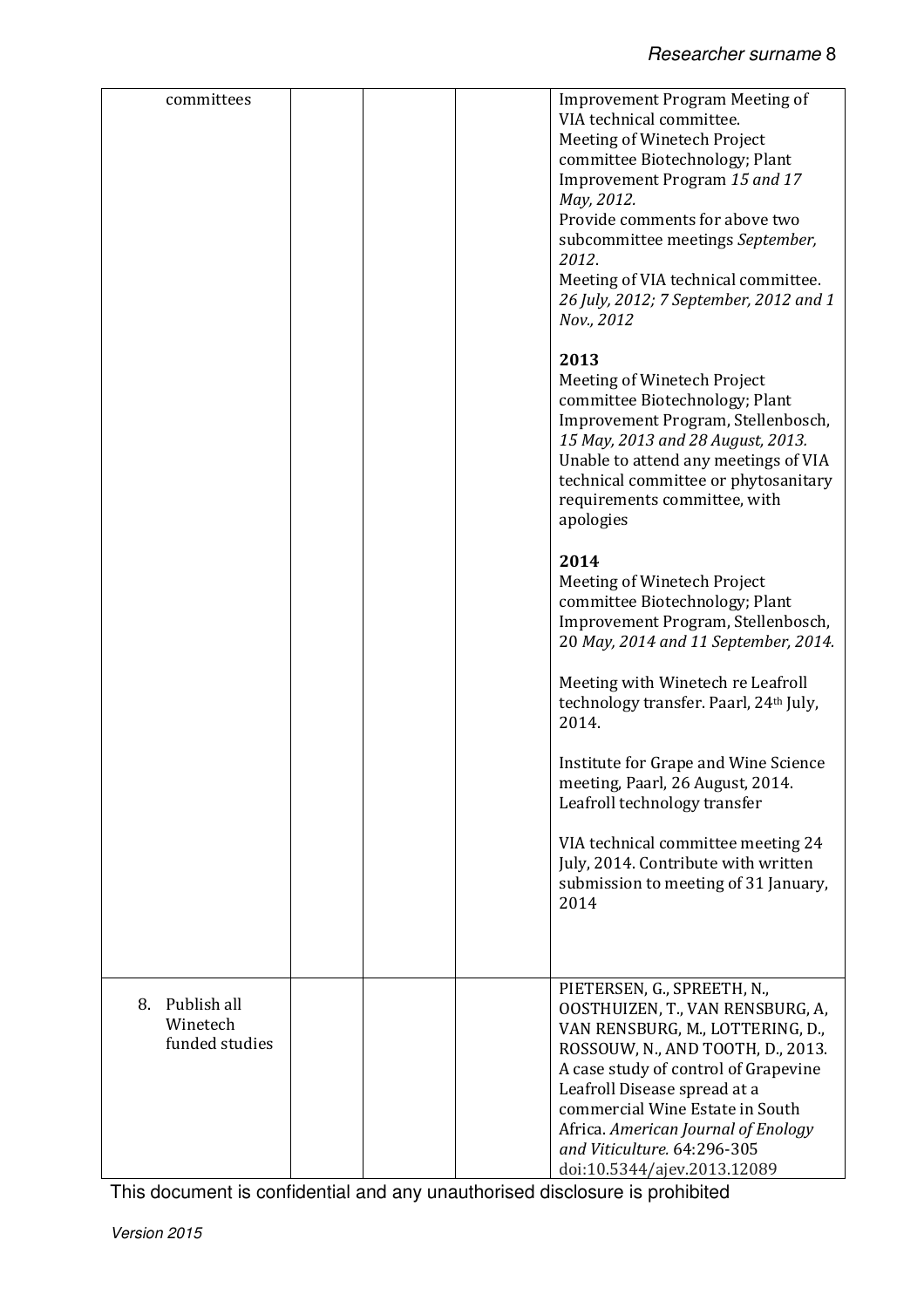|  |  | ALMEIDA, R.P.P, DAANE, K.M., BELL,<br>V.A., BLAISDELL, G.K., COOPER, M.L.,<br>HERRBACH, E., PIETERSEN, G., 2013.<br>Ecology and management of<br>grapevine leafroll disease. Frontiers in<br>Microbiology doi:<br>3389/fmicb.2013.00094              |
|--|--|------------------------------------------------------------------------------------------------------------------------------------------------------------------------------------------------------------------------------------------------------|
|  |  | WALSH, H.A., AND PIETERSEN, G.,<br>2013. Rapid detection of Grapevine<br>leafroll-associated virus type 3 using<br>transcription<br>loop-<br>reverse<br>a<br>amplification method.<br>mediated<br>Journal of Virological Methods 194:<br>$308 - 316$ |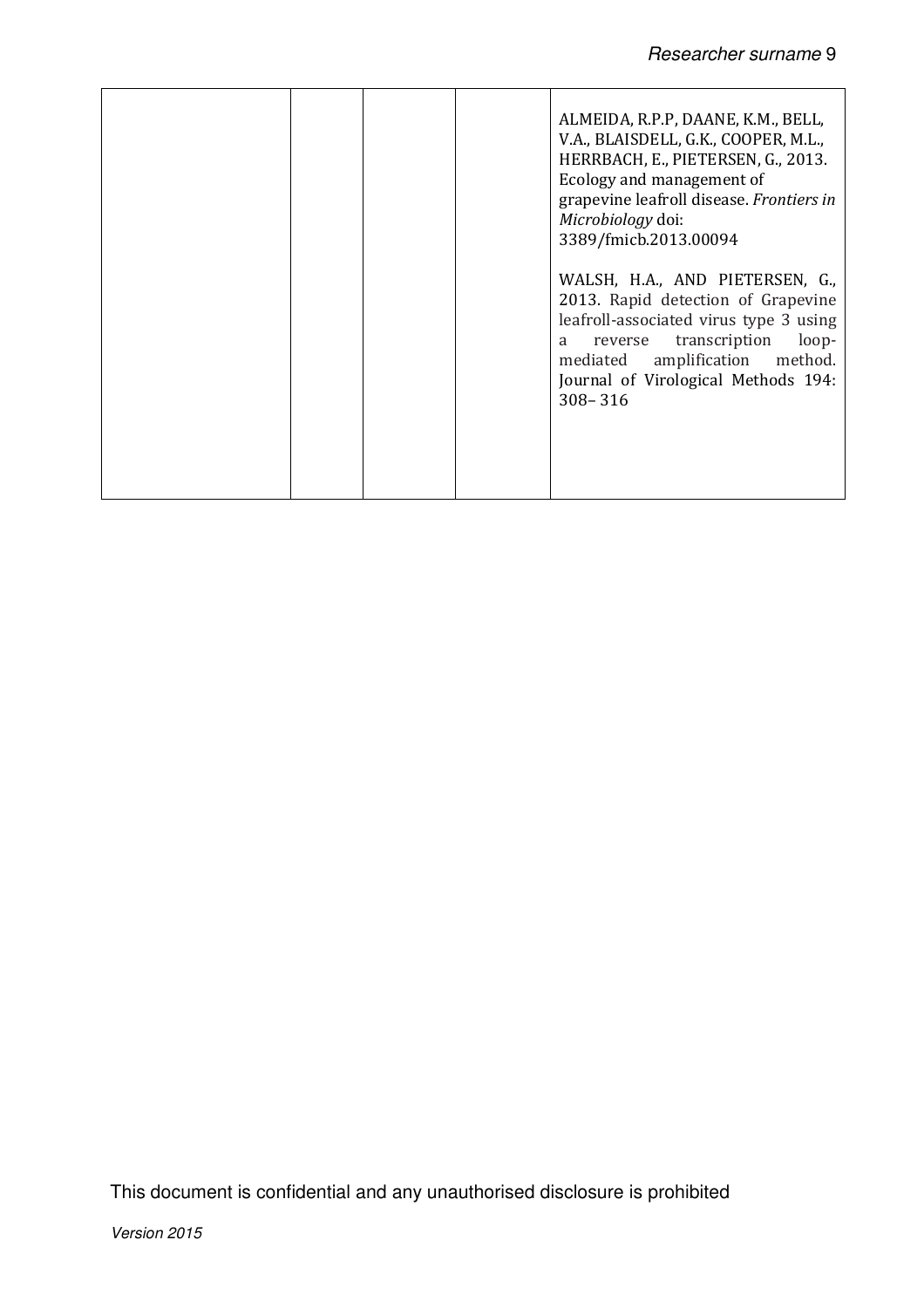| 9. Update<br>information<br>sheets | Plan, Write and Assist in production<br>of IWWW fact sheets on leafroll (only<br>those prepared within this project<br>below: |
|------------------------------------|-------------------------------------------------------------------------------------------------------------------------------|
|                                    | 1 Cause of leafroll disease                                                                                                   |
|                                    | 2 Recognizing grapevine leafroll<br>disease symptoms in South Africa                                                          |
|                                    | 3 Recognizing grapevine leafroll<br>disease symptoms in South Africa                                                          |
|                                    | 4 Disorders that can be confused with<br>leafroll - Nutritional disorders                                                     |
|                                    | 5 Disorders that can be confused<br>with leafroll - Other diseases                                                            |
|                                    | 6 Spread of leafroll disease in South<br>Africa - Clumps of leafroll infected<br>grapevines                                   |
|                                    | 7 Spread of leafroll disease in South<br>Africa - Leafroll along the edges of<br>vineyards                                    |
|                                    | 8 Spread of leafroll disease in South<br>Africa - Random occurrence of leafroll                                               |
|                                    | 9 Alternate control strategies                                                                                                |
|                                    | 10 Creation of healthy planting<br>material                                                                                   |
|                                    | 11 Categorize vineyards for leafroll<br>control strategies                                                                    |
|                                    | 12 Control of leafroll spread by<br>removing individual infected<br>grapevines (roguing)                                      |
|                                    | 13 Replacing whole, highly leafroll<br>infected vineyards with new healthy<br>vineyards                                       |
|                                    | 14 Control of leafroll from external<br>sources                                                                               |
|                                    | 15 Examples of control of leafroll in<br>the South African wine industry                                                      |
|                                    |                                                                                                                               |

# **8. CONCLUSIONS**

All aims and objectives of project met. Large effort put into technology transfer of leafroll control on a number of fronts.

## **9. ACCUMULATED OUTPUTS**

Provided in table above.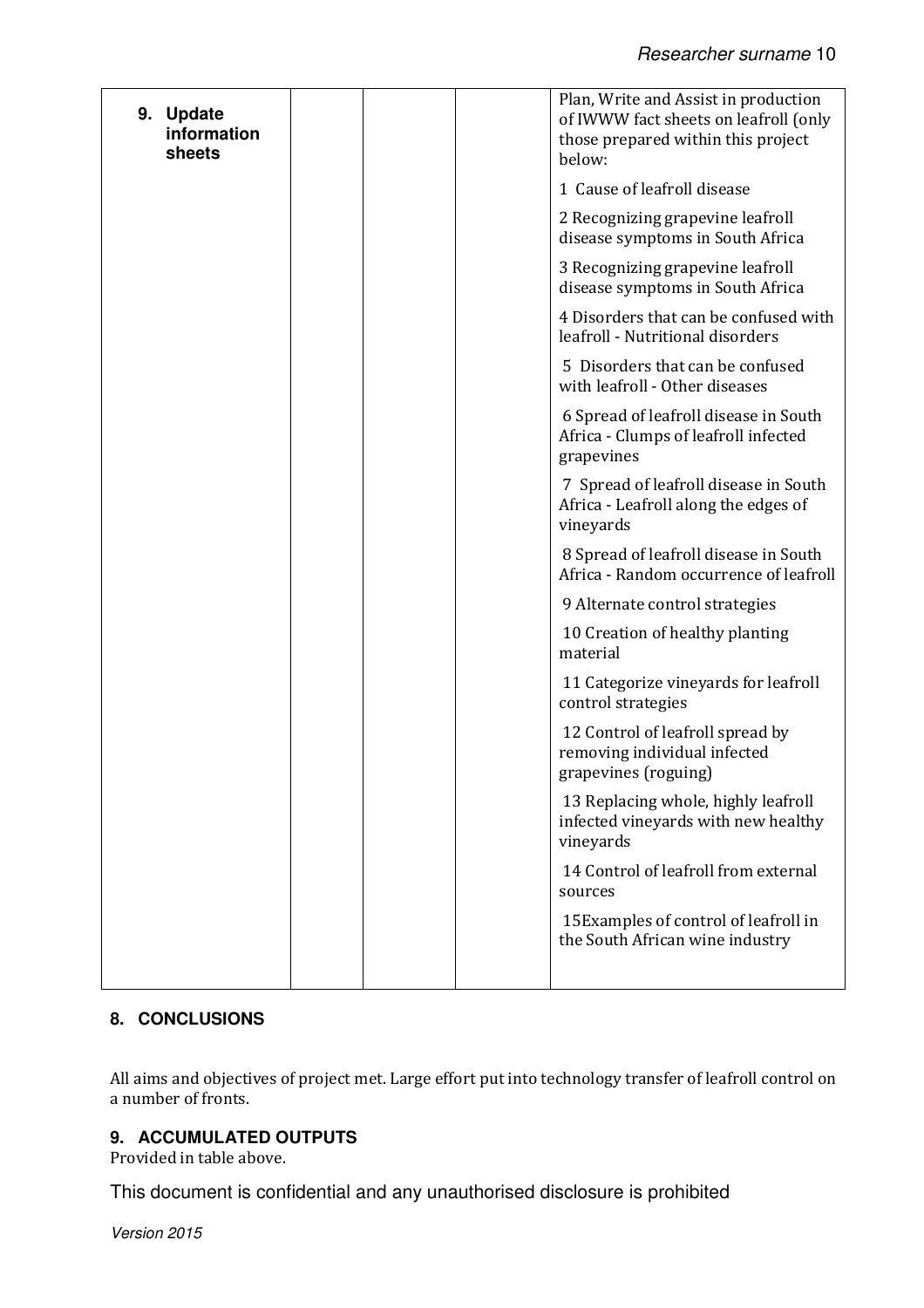## **a) TECHNOLOGY DEVELOPED, PRODUCTS AND PATENTS**

Provided in table above.

# **b) SUGGESTIONS FOR TECHNOLOGY TRANSFER**

Entire project has the above goal.

# **c) HUMAN RESOURCES DEVELOPMENT/TRAINING**

| <b>Student Name and</b><br><b>Surname</b> | <b>Student Nationality</b> | Degree (e.g.<br>MSc Agric,<br>MComm) | <b>Level of</b><br>studies in<br>final year of<br>project | <b>Graduation</b><br>date | <b>Total cost to</b><br>industry<br>throughout<br>the project |  |  |
|-------------------------------------------|----------------------------|--------------------------------------|-----------------------------------------------------------|---------------------------|---------------------------------------------------------------|--|--|
| Honours students                          |                            |                                      |                                                           |                           |                                                               |  |  |
|                                           |                            |                                      |                                                           |                           |                                                               |  |  |
|                                           |                            |                                      |                                                           |                           |                                                               |  |  |
|                                           |                            |                                      |                                                           |                           |                                                               |  |  |
| <b>Masters Students</b>                   |                            |                                      |                                                           |                           |                                                               |  |  |
|                                           |                            |                                      |                                                           |                           |                                                               |  |  |
|                                           |                            |                                      |                                                           |                           |                                                               |  |  |
|                                           |                            |                                      |                                                           |                           |                                                               |  |  |
| <b>PhD</b> students                       |                            |                                      |                                                           |                           |                                                               |  |  |
| Vaughn Bell                               | New Zealander              | PhD                                  |                                                           | 2014                      | None                                                          |  |  |
|                                           |                            |                                      |                                                           |                           |                                                               |  |  |
|                                           |                            |                                      |                                                           |                           |                                                               |  |  |
| Postdocs                                  |                            |                                      |                                                           |                           |                                                               |  |  |
|                                           |                            |                                      |                                                           |                           |                                                               |  |  |
|                                           |                            |                                      |                                                           |                           |                                                               |  |  |
|                                           |                            |                                      |                                                           |                           |                                                               |  |  |
| <b>Support Personnel</b>                  |                            |                                      |                                                           |                           |                                                               |  |  |
|                                           |                            |                                      |                                                           |                           |                                                               |  |  |
|                                           |                            |                                      |                                                           |                           |                                                               |  |  |
|                                           |                            |                                      |                                                           |                           |                                                               |  |  |

# **d) PUBLICATIONS (POPULAR, PRESS RELEASES, SEMI-SCIENTIFIC, SCIENTIFIC)**

See table above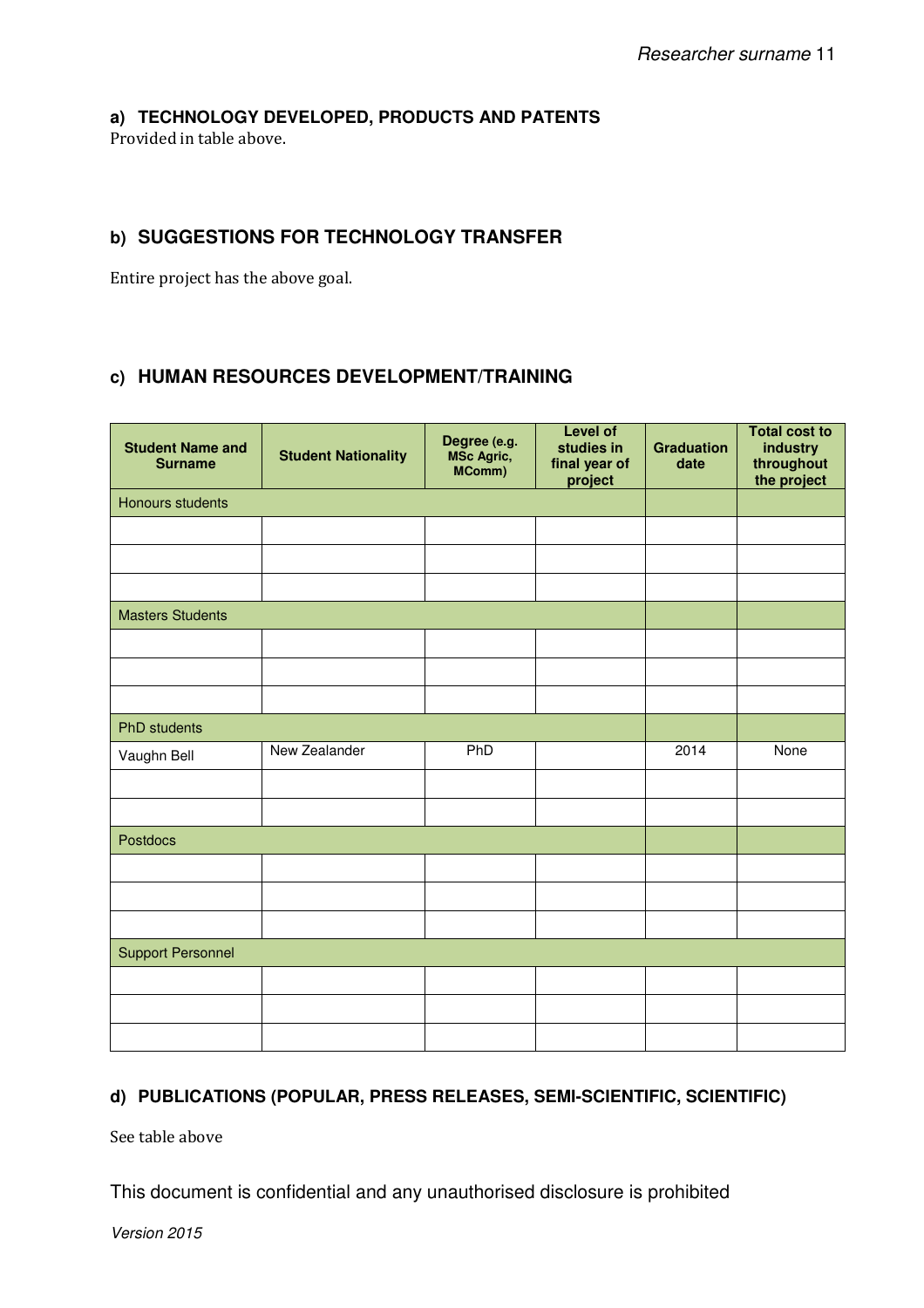PIETERSEN, G., SPREETH, N., OOSTHUIZEN, T., VAN RENSBURG, A, VAN RENSBURG, M., TOOTH, D LOTTERING, D., AND ROSSOUW, N. 2012. Towards eradication of grapevine leafroll disease on Vergelegen, 2002 – 2011. Wynboer Technical Yearbook 2012. Page 85-86

PIETERSEN, G., SPREETH, N., OOSTHUIZEN, T., VAN RENSBURG, A, VAN RENSBURG, M., LOTTERING, D., ROSSOUW, N., AND TOOTH, D., 2013. A case study of control of Grapevine Leafroll Disease spread at a commercial Wine Estate in South Africa. American Journal of Enology and Viticulture. 64:296-305 doi:10.5344/ajev.2013.12089

ALMEIDA, R.P.P, DAANE, K.M., BELL, V.A., BLAISDELL, G.K., COOPER, M.L., HERRBACH, E., PIETERSEN, G., 2013. Ecology and management of grapevine leafroll disease. Frontiers in Microbiology doi: 3389/fmicb.2013.00094

WALSH, H.A., AND PIETERSEN, G., 2013. Rapid detection of Grapevine leafroll-associated virus type 3 using a reverse transcription loop-mediated amplification method. Journal of Virological Methods 194: 308– 316

## **e) PRESENTATIONS/PAPERS DELIVERED**

#### 2012

PIETERSEN, G., 2012 Continued Research on grapevine leafroll disease. Winetech Virus day presentation. 29 May, 2012 Stellenbosch

PIETERSEN, G. Spread and control of Grapevine leafroll disease in South Africa Caymus Winery, Napa Valley, Ca., 13 October, 2012 to c.20 Viticulturalists.

PIETERSEN, G., 2012. Early intervention to minimize the impact of leafroll virus. Romeo Bragato Conference, 2012. Blenheim, New Zealand, 23-25 August, 2012.

PIETERSEN, G., 2012. Grapevine leafroll disease control: The South African experience. Romeo Bragato Conference, 2012. Blenheim, New Zealand, 23-25 August, 2012.

PIETERSEN, G. AND WALSH, H.A., 2012. Development of a LAMP technique for the control of grapevine leafroll associated virus type 3 (GLRaV-3) in infected white cultivar vines by roguing. Proceedings of the 17th Congress of the International Council for the study of Virus and Virus-like diseases of the Grapevine (ICVG), Davis, California, 8th to 11th October, 2012, pg 50-51.

#### 2013

PIETERSEN, G., JOOSTE, E., WAYLAND, J. 2013. Development of a wide-spectrum, grapevine virus detection method for use in the South African wine grape certification Scheme. Winetech Virus day presentation (SASEV 15/11/2013).

PIETERSEN, G. 2013. Leafroll control, a reality. 35th South African Society for Enology and Viticulture International Conference. Somerset West, South Africa 13 – 15 November 2013

PIETERSEN, G. 2013. 10 year synthesis of research on spread and control of grapevine leafroll disease in South Africa. 4 Vinpro Lectures (14, 15, 16, 17/04/2013)

PIETERSEN, G. 2013. Leafroll control, a reality. Presentation to Accolade Producers (23/8/2013), Laborie, Paarl

This document is confidential and any unauthorised disclosure is prohibited WALSH, H.A., AND PIETERSEN, G., 2013. Development of a Loop-mediated amplification (LAMP) detection system for Grapevine leafroll associated virus type 3 to contribute to the control of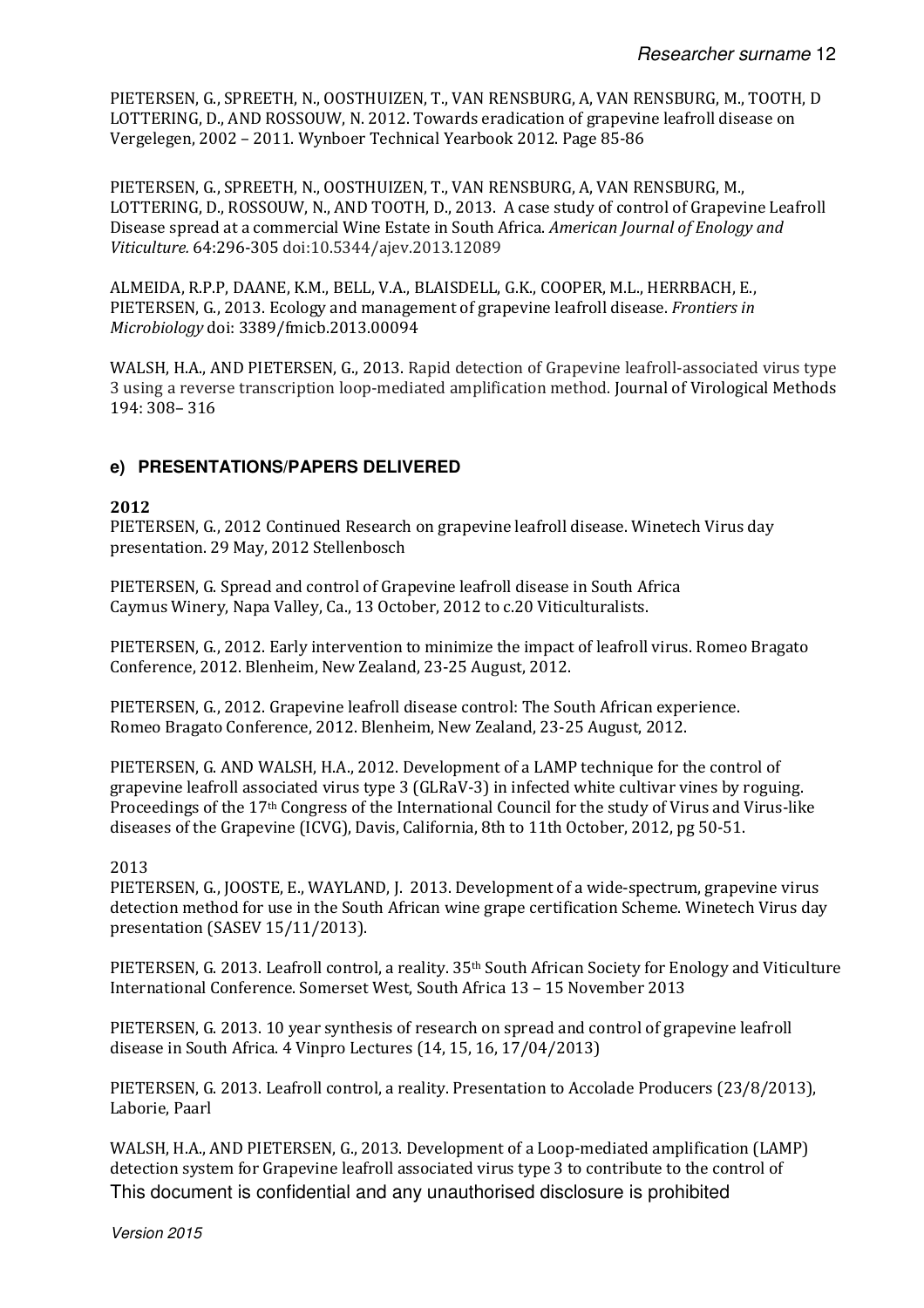Grapevine Leafroll disease in white cultivars in South Africa. South African Society for Microbiology 2013 Conference. 24-27 November, 2013, Bela-Bela, South Africa.

2014

PIETERSEN, G. 2014. 10 year synthesis of research on spread and control of grapevine leafroll disease in South Africa. Presentation to table grape producers, Windmeul, South Africa 24 April, 2014.

PIETERSEN, G. 2014.Leafroll Control, Vergelegen 2014. Presentation to Vergelegen personnel and neighbours 25 August, 2014, Vergelegen.

PIETERSEN, G. 2014. Rolblaar, Hoe gaan ons herbesmetting van jong bloke keer: Stap-vir-stap beheer. Vinpro presentation 26 August, 2014 and 3 September, 2014.

PIETERSEN, G. 2014. Grapevine leafroll Control, Vergelegen 2014. Presentation to New Zealand Virus Elimination Program members, Havelock North, New Zealand 17 September, 2014.

PIETERSEN, G., JOOSTE, E., and WAYLAND, 2014. Development of a wide-spectrum, grapevine virus detection method for use in the South African wine grape certification Scheme, 2014. Winetech Virus day presentation 3 October, 2014.

PIETERSEN, G., and HARRIS, M., 2014. Detection of grapevine leafroll associated viruses on Vitis rootstocks. Winetech Virus day presentation 3 October, 2014.

PIETERSEN, G., 2014 Rolblaar Virus en Shiraz siekte by wingerd.: Impak op opbrengs en kwaliteit van droogdruif cultivars asook beheer maatreels. Upington, 25 November, 2014.

## **10. BUDGET**

# YEAR | | CFPA | DFTS | Deciduous | SATI | Winetech | THRIP | OTHER | TOTAL 2012 R50000 R17000 R67000 2013 R50000 R19000 R69000 2014 R60000 R20000 R80000

# **a) TOTAL COST SUMMARY OF THE PROJECT**

## **b) FINAL BUDGET/FINANCIALS OF PROJECT**